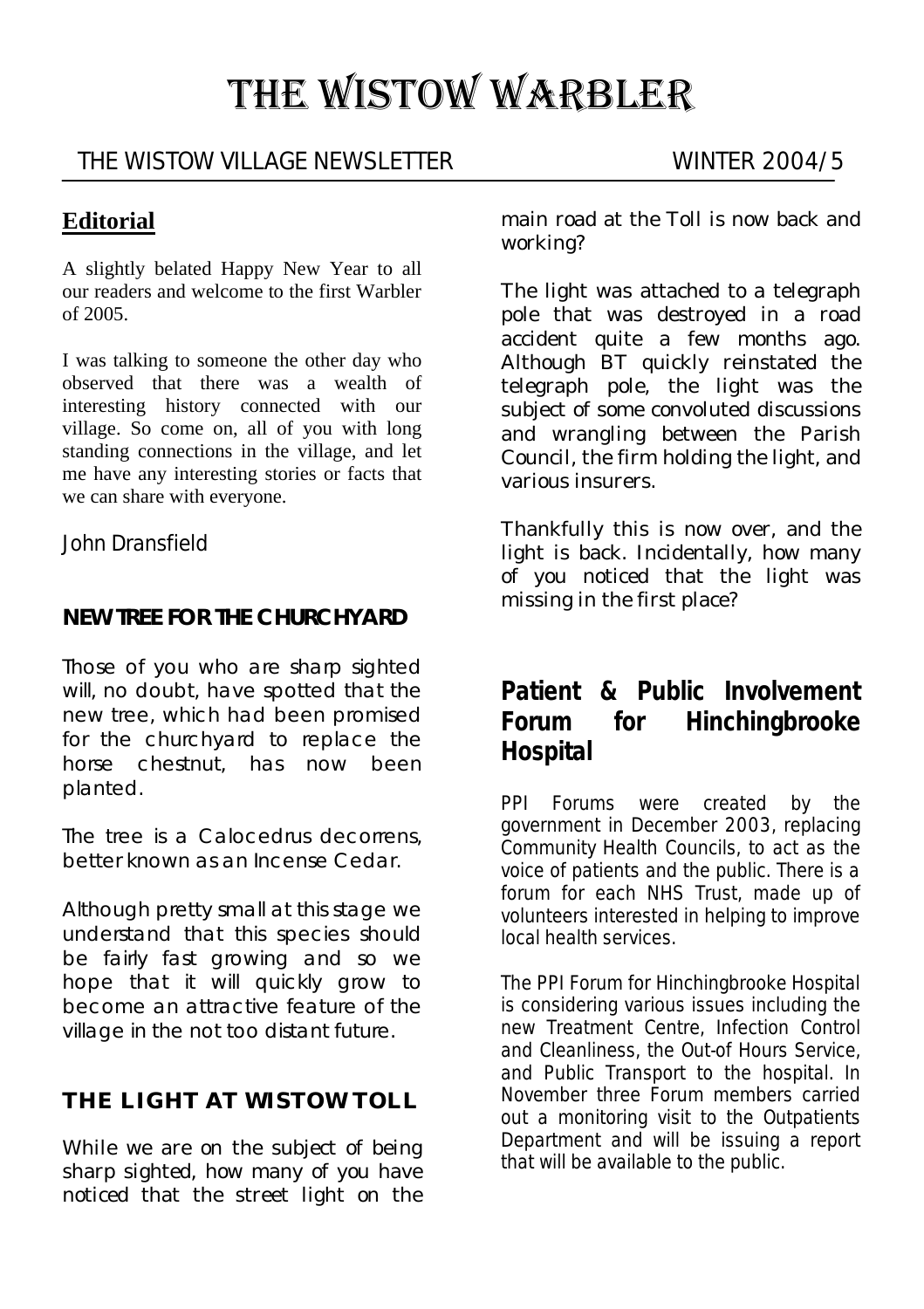The Forum is now arranging a programme of public meetings for 2005 with the first to be held in Sawtry in February. At this meeting there will be a presentation by Brian Gibbs (Director of Facilities at Hinchingbrooke) on the Green Transport Plan and Access/Public Transport to the hospital.

These public meetings will be held every 2 months in venues around Huntingdonshire and will be advertised widely (eg in the Town Crier) in order to attract wide participation from anyone who has concerns about the topics to be discussed.

The Forum would be pleased to come and talk about their role to any of our local groups and they are keen to meet the public to hear their views and concerns on the services provided by Hinchingbrooke.

Anyone who requires more information should contact Amy Potter at Cambridgeshire ACRE, E-Space North, 181 Wisbech Road, Littleport, Ely, CB6 1RA; telephone 01353 865353.

### **VOLUNTEERS WANTED FOR MARIE CURIE CANCER APPEAL**

Marie Curie Cancer Care is a charity dedicated to providing a free home nursing service to terminally ill people in the comfort of their own homes.

Volunteers are currently being sought to help with the Great Daffodil Appeal collections to be held during March this year. The average amount collected in a two hour period typically funds a night's home nursing care for someone in our local area and obviously the more people who help the more care can be provided.

By donating a couple of hours of your time you could make a real difference to people living with cancer and give them the choice of spending their last days at home.

Anyone interested should contact Nicky Jackson, community fund raising manager for our area, on 01223 416405. I have a copy of their latest newsletter if any of you wish to see it.

## Tsunami appeal at The Three Horseshoes raises over £785

On January 12<sup>th</sup> a special quiz night was held at the pub in support of the Indian Ocean disaster. With takings from the quiz, the donation of the night's bar takings by Dave and Kathy, other donations at the bar, and the generous gift of the quiz prize (6 bottles of wine) by the winners to be auctioned, the total raised was over £785. Fantastic!

Incidentally, don't forget the regular quiz nights at the pub – last Wednesday of every month.

#### **COMMUNITY POLICING IN WISTOW**

For the last few months Wistow, along with the surrounding villages, has benefited from regular patrolling by Police Community Support Officers operating from Ramsey Police Station. Two PCSOs operate from Ramsey, with our officer being Jill Tiernan who lives in Broughton.

The role of the PCSOs is to provide a visible uniformed presence and to act as a link with the local police. Jill drives around the village more or less every day and from time to time patrols the whole of the village on foot. The times of these visits vary with PCSOs doubling up for foot patrols after 8.00 pm.

PCSOs are on the look-out for any criminal or anti social behaviour. Jill can be contacted on 01480 456111, ext 2933, about generally low level activity such as vandalism, obstruction, abandoned vehicles, nuisance, etc, or any suspicious activity – indeed anything that causes you concern. She would